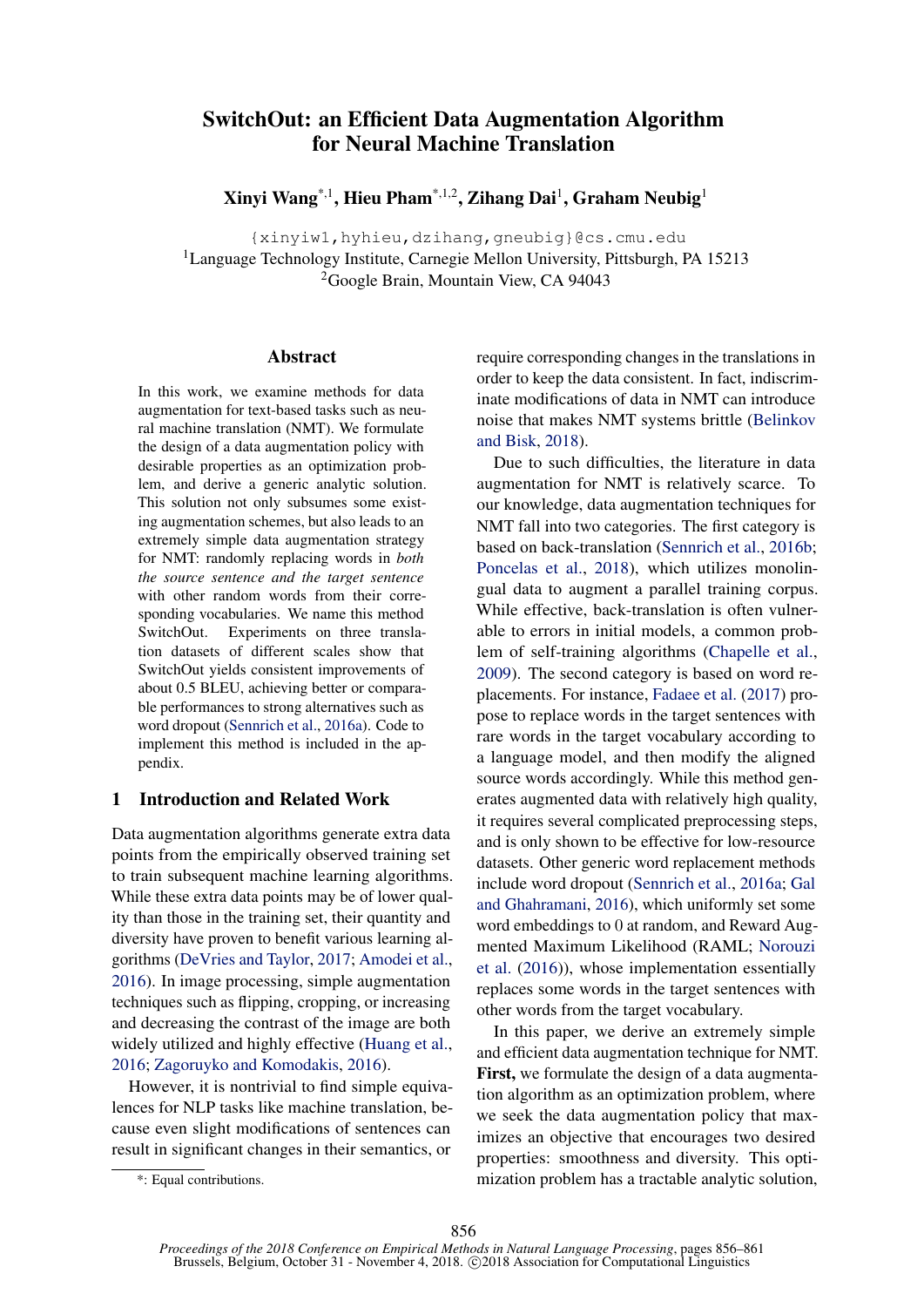which describes a generic framework of which both word dropout and RAML are instances. Second, we interpret the aforementioned solution and propose a novel method: independently replacing words in *both the source sentence and the target sentence* by other words uniformly sampled from the source and the target vocabularies, respectively. Experiments show that this method, which we name SwitchOut, consistently improves over strong baselines on datasets of different scales, including the large-scale WMT 15 English-German dataset, and two medium-scale datasets: IWSLT 2016 German-English and IWSLT 2015 English-Vietnamese.

# 2 Method

## 2.1 Notations

We use uppercase letters, such as *X*, *Y* , etc., to denote random variables and lowercase letters such as *x*, *y*, etc., to denote the corresponding actual values. Additionally, since we will discuss a data augmentation algorithm, we will use a hat to denote augmented variables and their values, *e.g.*  $\hat{X}, \hat{Y}, \hat{x}$ ,  $\hat{y}$ , etc. We will also use boldfaced characters, such as p, q, etc., to denote probability distributions.

#### <span id="page-1-1"></span>2.2 Data Augmentation

We facilitate our discussion with a probabilistic framework that motivates data augmentation algorithms. With *X*, *Y* being the sequences of words in the source and target languages (*e.g.* in machine translation), the canonical MLE framework maximizes the objective

$$
J_{\text{MLE}}(\theta) = \mathbb{E}_{x, y \sim \widehat{\mathbf{p}}(X, Y)} \left[ \log \mathbf{p}_{\theta}(y|x) \right].
$$

Here  $\widehat{\mathbf{p}}(X, Y)$  is the empirical distribution over all training data pairs  $(x, y)$  and  $\mathbf{p}_{\theta}(y|x)$  is a parameterized distribution that we aim to learn, *e.g.* a neural network. A potential weakness of MLE is the mismatch between  $\widehat{\mathbf{p}}(X, Y)$  and the true data distribution  $p(X, Y)$ . Specifically,  $\hat{p}(X, Y)$  is usually a bootstrap distribution defined only on the observed training pairs, while  $p(X, Y)$  has a much larger support, *i.e.* the entire space of valid pairs. This issue can be dramatic when the empirical observations are insufficient to cover the data space.

In practice, data augmentation is often used to remedy this support discrepancy by supplying additional training pairs. Formally, let  $q(X, Y)$  be the augmented distribution defined on a larger support than the empirical distribution  $\widehat{\mathbf{p}}(X, Y)$ . Then,

MLE training with data augmentation maximizes

$$
J_{\text{AUG}}(\theta) = \mathbb{E}_{\widehat{x}, \widehat{y} \sim \mathbf{q}(\widehat{X}, \widehat{Y})} [\log \mathbf{p}_{\theta}(\widehat{y}|\widehat{x})].
$$

In this work, we focus on a specific family of q, which depends on the empirical observations by

$$
\mathbf{q}(\widehat{X},\widehat{Y})=\mathbb{E}_{x,y\sim\widehat{\mathbf{p}}(x,y)}\left[\mathbf{q}(\widehat{X},\widehat{Y}|x,y)\right].
$$

This particular choice follows the intuition that an augmented pair  $(\hat{x}, \hat{y})$  that diverges too far from any observed data is more likely to be invalid and thus harmful for training. The reason will be more evident later.

#### 2.3 Diverse and Smooth Augmentation

Certainly, not all q are equally good, and the more similar q is to p, the more desirable q will be. Unfortunately, we only have access to limited observations captured by  $\hat{p}$ . Hence, in order to use q to bridge the gap between  $\hat{p}$  and p, it is necessary to utilize some assumptions about p. Here, we exploit two highly generic assumptions, namely:

- Diversity:  $p(X, Y)$  has a wider support set, which includes samples that are more diverse than those in the empirical observation set.
- **Smoothness:**  $p(X, Y)$  is smooth, and similar  $(x, y)$  pairs will have similar probabilities.

To formalize both assumptions, let  $s(\hat{x}, \hat{y}; x, y)$  be a similarity function that measures how similar an augmented pair  $(\hat{x}, \hat{y})$  is to an observed data pair  $(x, y)$ . Then, an ideal augmentation policy  $q(X, Y|x, y)$  should have two properties. First, based on the smoothness assumption, if an augmented pair  $(\hat{x}, \hat{y})$  is more similar to an empirical pair  $(x, y)$ , it is more likely that  $(\hat{x}, \hat{y})$  is sampled under the true data distribution  $p(X, Y)$ , and thus  $q(\widehat{X}, \widehat{Y}|x, y)$  should assign a significant amount of probability mass to  $(\hat{x}, \hat{y})$ . Second, to quantify the diversity assumption, we propose that the entropy  $\mathbb{H}[q(\hat{X}, \hat{Y}|x, y)]$  should be large, so that the support of  $q(\widehat{X}, \widehat{Y})$  is larger than the support of  $\widehat{p}$ and thus is closer to the support  $p(X, Y)$ . Combining these assumptions implies that  $q(X, \hat{Y}|x, y)$ should maximize the objective

<span id="page-1-0"></span>
$$
J(\mathbf{q}; x, y) = \mathbb{E}_{\widehat{x}, \widehat{y} \sim \mathbf{q}(\widehat{X}, \widehat{Y}|x, y)} [s(\widehat{x}, \widehat{y}; x, y)] + \tau \mathbb{H}(\mathbf{q}(\widehat{X}, \widehat{Y}|x, y)),
$$
(1)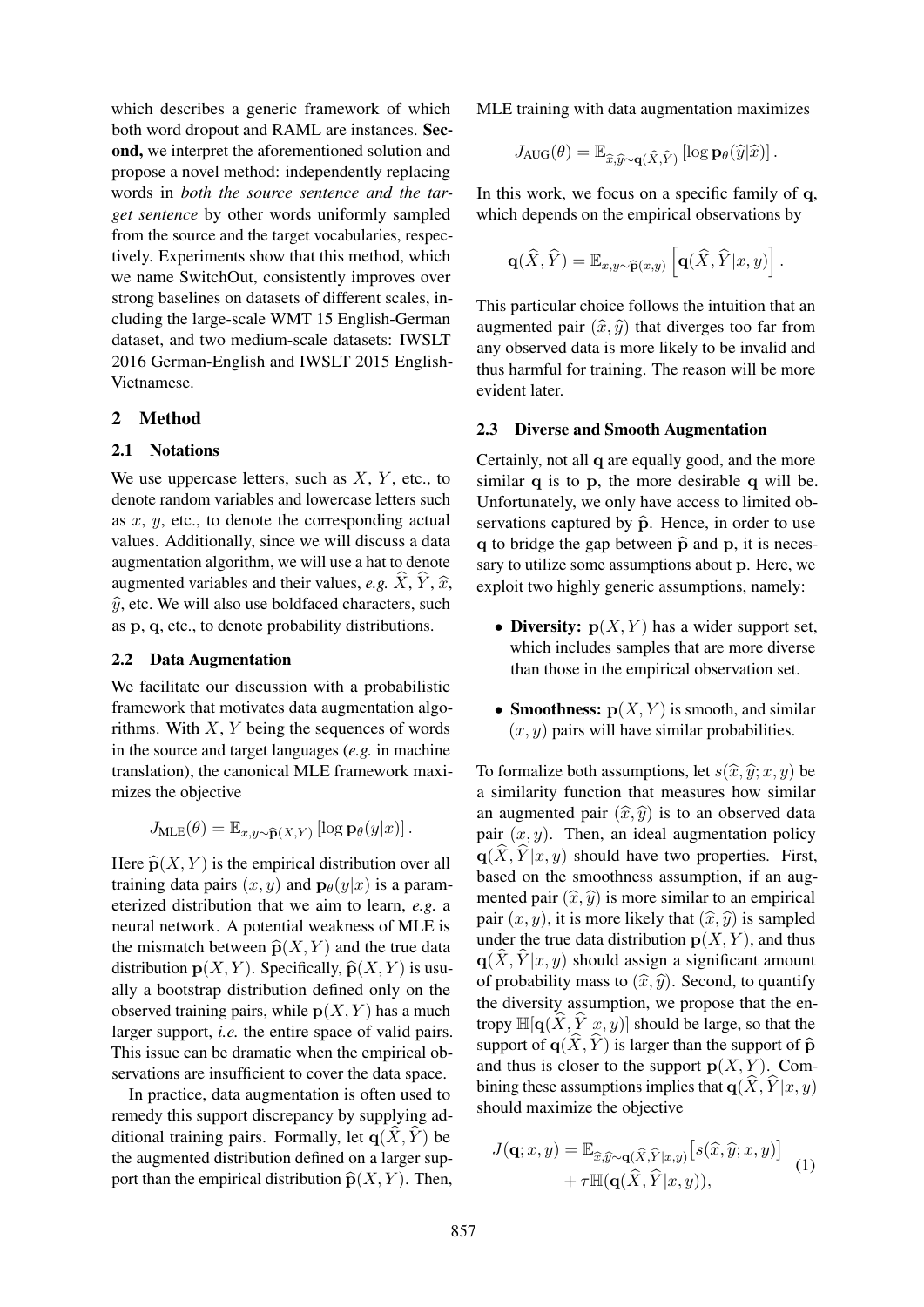where  $\tau$  controls the strength of the diversity objective. The first term in [\(1\)](#page-1-0) instantiates the smoothness assumption, which encourages q to draw samples that are similar to (*x, y*). Meanwhile, the second term in [\(1\)](#page-1-0) encourages more diverse samples from q. Together, the objective  $J(q; x, y)$  extends the information in the "pivotal" empirical sample  $(x, y)$  to a diverse set of similar cases. This echoes our particular parameterization of q in Section [2.2.](#page-1-1)

The objective  $J(q; x, y)$  in [\(1\)](#page-1-0) is the canonical maximum entropy problem that one often encounters in deriving a max-ent model [\(Berger et al.,](#page-5-12) [1996\)](#page-5-12), which has the analytic solution:

$$
\mathbf{q}^*(\widehat{x}, \widehat{y}|x, y) = \frac{\exp\left\{s(\widehat{x}, \widehat{y}; x, y)/\tau\right\}}{\sum_{\widehat{x}', \widehat{y}'} \exp\left\{s(\widehat{x}', \widehat{y}'; x, y)/\tau\right\}}
$$
(2)

Note that [\(2\)](#page-2-0) is a fairly generic solution which is agnostic to the choice of the similarity measure *s*. Obviously, not all similarity measures are equally good. Next, we will show that some existing algorithms can be seen as specific instantiations under our framework. Moreover, this leads us to propose a novel and effective data augmentation algorithm.

### <span id="page-2-2"></span>2.4 Existing and New Algorithms

Word Dropout. In the context of machine translation, [Sennrich et al.](#page-5-0) [\(2016a\)](#page-5-0) propose to randomly choose some words in the source and/or target sentence, and set their embeddings to 0 vectors. Intuitively, it regards every new data pair generated by this procedure as similar enough and then includes them in the augmented training set. Formally, word dropout can be seen as an instantiation of our framework with a particular similarity function  $s(\hat{x}, \hat{y}; x, y)$  (see Appendix [A.1\)](#page-0-0).

RAML. From the perspective of reinforcement learning, [Norouzi et al.](#page-5-11) [\(2016\)](#page-5-11) propose to train the model distribution to match a target distribution proportional to an exponentiated reward. Despite the difference in motivation, it can be shown (*c.f.* Appendix [A.2\)](#page-0-1) that RAML can be viewed as an instantiation of our generic framework, where the similarity measure is  $s(\hat{x}, \hat{y}; x, y) = r(\hat{y}; y)$  if  $\hat{x} = x$  and  $-\infty$  otherwise. Here, *r* is a task-specific reward function which measures the similarity between  $\hat{y}$  and *y*. Intuitively, this means that RAML only exploits the smoothness property on the target side while keeping the source side intact.

SwitchOut. After reviewing the two existing augmentation schemes, there are two immediate

insights. Firstly, augmentation should not be restricted to only the source side or the target side. Secondly, being able to incorporate prior knowledge, such as the task-specific reward function *r* in RAML, can lead to a better similarity measure.

Motivated by these observations, we propose to perform augmentation in both source and target domains. For simplicity, we separately measure the similarity between the pair  $(\hat{x}, x)$  and the pair  $(\hat{y}, y)$  and then sum them together, *i.e.* 

$$
s(\widehat{x}, \widehat{y}; x, y) / \tau \approx r_x(\widehat{x}, x) / \tau_x + r_y(\widehat{y}, y) / \tau_y, \tag{3}
$$

<span id="page-2-0"></span>where  $r_x$  and  $r_y$  are domain specific similarity functions and  $\tau_x$ ,  $\tau_y$  are hyper-parameters that absorb the temperature parameter  $\tau$ . This allows us to factor  $\mathbf{q}^*(\widehat{x}, \widehat{y}|x, y)$  into:

<span id="page-2-1"></span>
$$
\mathbf{q}^*(\widehat{x}, \widehat{y}|x, y) = \frac{\exp\left\{r_x(\widehat{x}, x)/\tau_x\right\}}{\sum_{\widehat{x}'} \exp\left\{r_x(\widehat{x}', x)/\tau_x\right\}} \times \frac{\exp\left\{r_y(\widehat{y}, y)/\tau_y\right\}}{\sum_{\widehat{y}'} \exp\left\{r_y(\widehat{y}', y)/\tau_y\right\}} \tag{4}
$$

In addition, notice that this factored formulation allows  $\hat{x}$  and  $\hat{y}$  to be sampled independently.

Sampling Procedure. To complete our method, we still need to define  $r_x$  and  $r_y$ , and then design a practical sampling scheme from each factor in [\(4\)](#page-2-1). Though non-trivial, both problems have been (partially) encountered in RAML [\(Norouzi et al.,](#page-5-11) [2016;](#page-5-11) [Ma et al.,](#page-5-13) [2017\)](#page-5-13). For simplicity, we follow previous work to use the *negative* Hamming distance for both  $r_x$  and  $r_y$ . For a more parallelized implementation, we sample an augmented sentence  $\widehat{s}$  from a true sentence *s* as follows:

- 1. Sample  $\hat{n} \in \{0, 1, ..., |s|\}$  by  $\mathbf{p}(\hat{n}) \propto e^{-\hat{n}/\tau}$ .
- 2. For each  $i \in \{1, 2, ..., |s|\}$ , with probability  $\hat{n}/|s|$ , we can replace  $s_i$  by a uniform  $\hat{s}_i \neq s_i$ .

This procedure guarantees that any two sentences  $\widehat{s}_1$  and  $\widehat{s}_2$  with the same Hamming distance to *s* have the same probability, but slightly changes the relative odds of sentences with different Hamming distances to *s* from the true distribution by negative Hamming distance, and thus is an approximation of the actual distribution. However, this efficient sampling procedure is much easier to implement while achieving good performance.

Algorithm [1](#page-3-0) illustrates this sampling procedure, which can be applied independently and in parallel for each batch of source sentences and target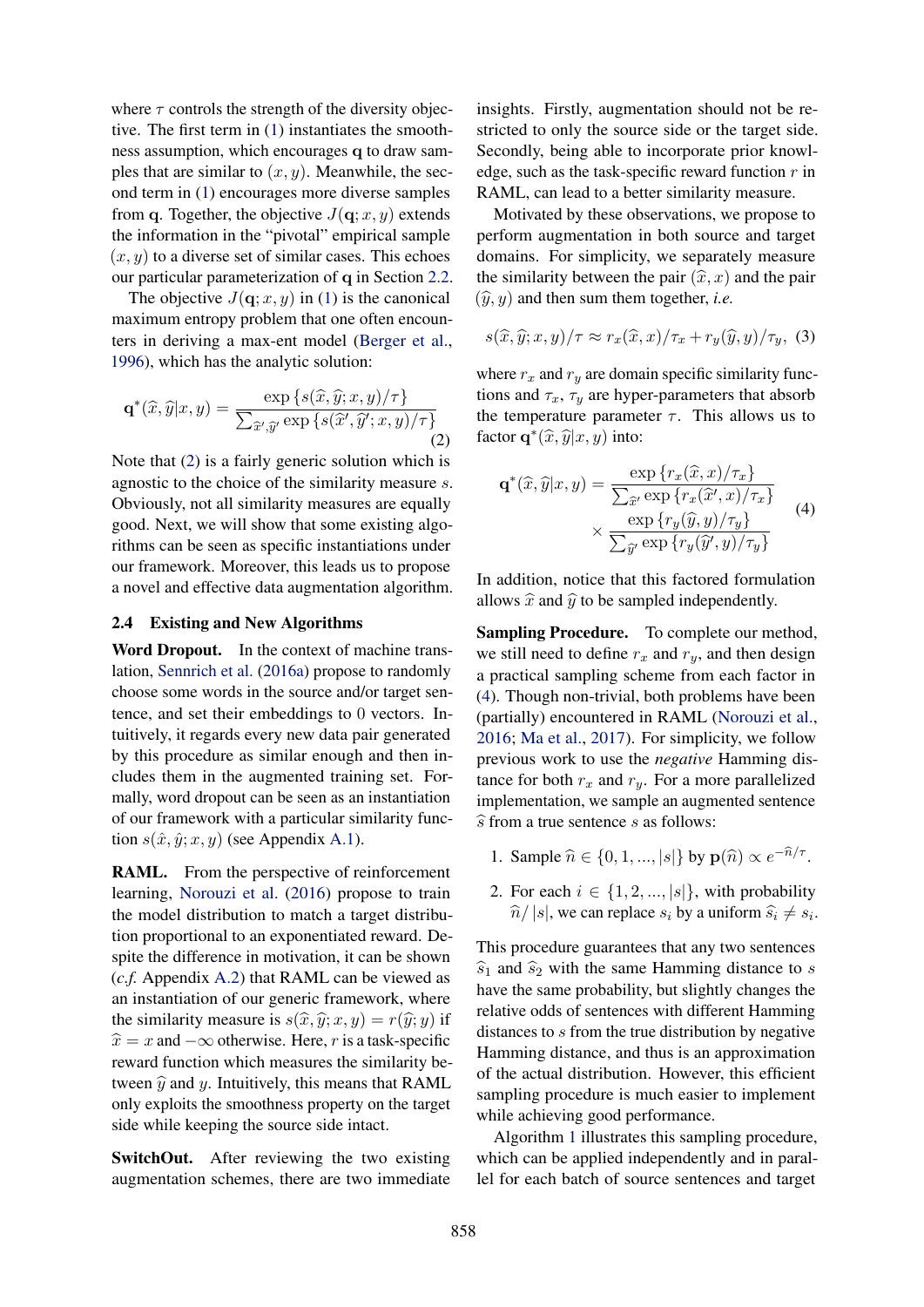sentences. Additionally, we open source our implementation in TensorFlow and in PyTorch (respectively in Appendix [A.5](#page-0-2) and [A.6\)](#page-0-3).

<span id="page-3-0"></span>

|                     | <b>Algorithm 1:</b> Sampling with SwitchOut.                                     |  |  |  |  |  |
|---------------------|----------------------------------------------------------------------------------|--|--|--|--|--|
|                     | <b>Input</b> : s: a sentence represented by vocab integral ids,                  |  |  |  |  |  |
|                     | $\tau$ : the temperature, V: the vocabulary                                      |  |  |  |  |  |
|                     | <b>Output:</b> $\hat{s}$ : a sentence with words replaced                        |  |  |  |  |  |
|                     | <b>Function</b> HammingDistanceSample $(s, \tau,  V )$ :<br>1                    |  |  |  |  |  |
| $\mathbf{2}$        | Let $Z(\tau) \leftarrow \sum_{n=0}^{ s } e^{-n/\tau}$ be the partition function. |  |  |  |  |  |
| 3                   | Let $p(n) \leftarrow e^{-n/\tau}/Z(\tau)$ for $n = 0, 1, ,  s $ .                |  |  |  |  |  |
| $\overline{\bf{4}}$ | Sample $\hat{n} \sim p(n)$ .                                                     |  |  |  |  |  |
| 5                   | In parallel, do:                                                                 |  |  |  |  |  |
| 6                   | Sample $a_i \sim \text{Bernoulli}(\hat{n}/ s )$ .                                |  |  |  |  |  |
| 7                   | if $a_i = 1$ then                                                                |  |  |  |  |  |
| 8                   | $\widehat{s}_i \leftarrow \text{Uniform}(V \setminus \{s_i\}).$                  |  |  |  |  |  |
| 9                   | else                                                                             |  |  |  |  |  |
| 10                  | $\widehat{s}_i \leftarrow s_i.$                                                  |  |  |  |  |  |
| 11                  | end                                                                              |  |  |  |  |  |
| 12                  | return $\widehat{s}$                                                             |  |  |  |  |  |

# 3 Experiments

Datasets. We benchmark SwitchOut on three translation tasks of different scales: 1) IWSLT 2015 English-Vietnamese (en-vi); 2) IWSLT 2016 German-English (de-en); and 3) WMT 2015 English-German (en-de). All translations are wordbased. These tasks and pre-processing steps are standard, used in several previous works. Detailed statistics and pre-processing schemes are in Appendix [A.3.](#page-0-4)

Models and Experimental Procedures. Our translation model, *i.e.*  $\mathbf{p}_{\theta}(y|x)$ , is a Transformer network [\(Vaswani et al.,](#page-5-14) [2017\)](#page-5-14). For each dataset, we first train a standard Transformer model without SwitchOut and tune the hyper-parameters on the dev set to achieve competitive results. (w.r.t. [Lu](#page-5-15)[ong and Manning](#page-5-15) [\(2015\)](#page-5-15); [Gu et al.](#page-5-16) [\(2018\)](#page-5-16); [Vaswani](#page-5-14) [et al.](#page-5-14) [\(2017\)](#page-5-14)). Then, fixing all hyper-parameters, and fixing  $\tau_y = 0$ , we tune the  $\tau_x$  rate, which controls how far we are willing to let  $\hat{x}$  deviate from  $x$ . Our hyper-parameters are listed in Appendix [A.4.](#page-0-5)

Baselines. While the Transformer network without SwitchOut is already a strong baseline, we also compare SwitchOut against two other baselines that further use existing varieties of data augmentation: 1) word dropout on the source side with the dropping probability of  $\lambda_{word} = 0.1$ ; and 2) RAML on the target side, as in Section [2.4.](#page-2-2) Additionally, on the en-de task, we compare SwitchOut against back-translation [\(Sennrich et al.,](#page-5-6) [2016b\)](#page-5-6).

<span id="page-3-1"></span>

| Method             | en-de             | de-en             | en-vi             |
|--------------------|-------------------|-------------------|-------------------|
| Transformer        | 21.73             | 29.81             | 27.97             |
| +WordDropout       | 20.63             | 29.97             | 28.56             |
| +SwitchOut         | $22.78^{\dagger}$ | 29.94             | $28.67^{\dagger}$ |
| $+$ RAML           | 22.83             | 30.66             | 28.88             |
| +RAML +WordDropout | 20.69             | 30.79             | 28.86             |
| +RAML +SwitchOut   | $23.13^{\dagger}$ | $30.98^{\dagger}$ | 29.09             |

Table 1: Test BLEU scores of SwitchOut and other baselines (median of multiple runs). Results marked with *†* are statistically significant compared to the best result without SwitchOut. For example, for en-de results in the first column, +SwitchOut has significant gain over Transformer; +RAML +SwitchOut has significant gain over +RAML.

SwitchOut vs. Word Dropout and RAML. We report the BLEU scores of SwitchOut, word dropout, and RAML on the test sets of the tasks in Table [1.](#page-3-1) To account for variance, we run each experiment multiple times and report the median BLEU. Specifically, each experiment without SwitchOut is run for 4 times, while each experiment with SwitchOut is run for 9 times due to its inherently higher variance. We also conduct pairwise statistical significance tests using paired bootstrap [\(Clark et al.,](#page-5-17) [2011\)](#page-5-17), and record the results in Table [1.](#page-3-1) For 4 of the 6 settings, SwitchOut delivers significant improvements over the best baseline without SwitchOut. For the remaining two settings, the differences are not statistically significant. The gains in BLEU with SwitchOut over the best baseline on WMT 15 en-de are all significant ( $p < 0.0002$ ). Notably, SwitchOut on the source demonstrates as large gains as these obtained by RAML on the target side, and SwitchOut delivers further improvements when combined with RAML.

SwitchOut vs. Back Translation. Traditionally, data-augmentation is viewed as a method to enlarge the training datasets [\(Krizhevsky et al.,](#page-5-18) [2012;](#page-5-18) [Szegedy et al.,](#page-5-19) [2014\)](#page-5-19). In the context of neural MT, [Sennrich et al.](#page-5-6) [\(2016b\)](#page-5-6) propose to use artificial data generated from a weak back-translation model, effectively utilizing monolingual data to enlarge the bilingual training datasets. In connection, we compare SwitchOut against back translation. We only compare SwitchOut against back translation on the en-de task, where the amount of bilingual training data is already sufficiently large<sup>2</sup>. The

<span id="page-3-2"></span> $2$ We add the extra monolingual data from [http://data.statmt.org/rsennrich/wmt16\\_](http://data.statmt.org/rsennrich/wmt16_backtranslations/en-de/) [backtranslations/en-de/](http://data.statmt.org/rsennrich/wmt16_backtranslations/en-de/)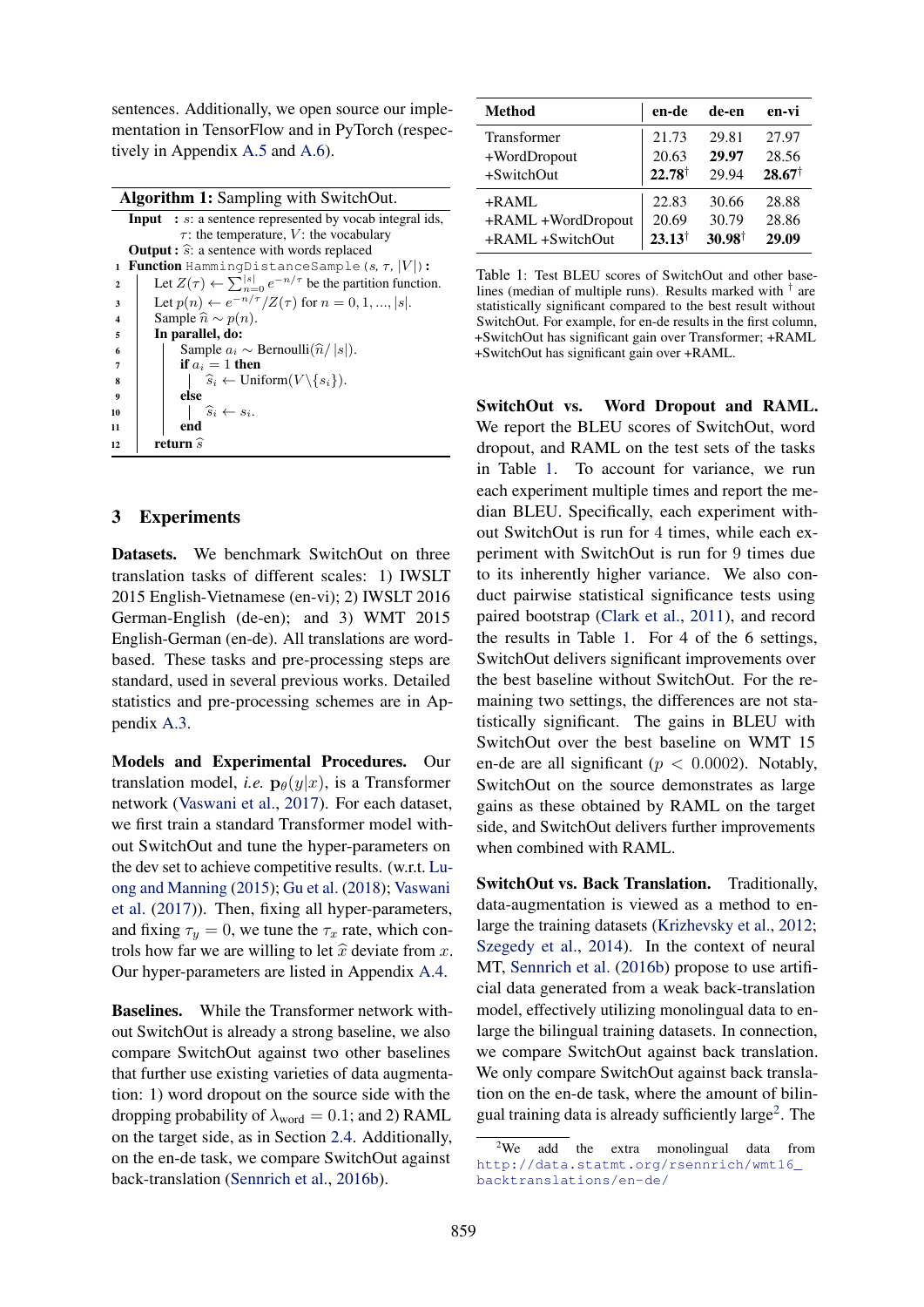<span id="page-4-0"></span>

| <b>Method</b>        | en-de |
|----------------------|-------|
| Transformer          | 21.73 |
| $+$ SwitchOut        | 22.78 |
| +BT                  | 21.82 |
| $+BT+RAMI$           | 21.53 |
| $+BT + SwitchOut$    | 22.93 |
| +BT +RAML +SwitchOut | 23.76 |

Table 2: Test BLEU scores of back translation (BT) compared to and combined with SwitchOut (median of 4 runs).

BLEU scores with back-translation are reported in Table [2.](#page-4-0) These results provide two insights. First, the gain delivered by back translation is less significant than the gain delivered by SwitchOut. Second, SwitchOut and back translation are not mutually exclusive, as one can additionally apply SwitchOut on the additional data obtained from back translation to further improve BLEU scores.

Effects of  $\tau_x$  and  $\tau_y$ . We empirically study the effect of these temperature parameters. During the tuning process, we translate the dev set of the tasks and report the BLEU scores in Figure [1.](#page-4-1) We observe that when fixing  $\tau_y$ , the best performance is always achieved with a non-zero  $\tau_x$ .



<span id="page-4-1"></span>Figure 1: Dev BLEU scores with different  $\tau_x$  and  $\tau_y$ . *Top left*: WMT 15 en-de. *Top right*: IWSLT 16 de-en. *Bottom*: IWSLT 15 en-vi.

Where does SwitchOut Help the Most? Intuitively, because SwitchOut is expanding the support of the training distribution, we would expect that it would help the most on test sentences that are *far from those in the training set* and would thus benefit most from this expanded support. To test this hypothesis, for each test sentence we find its most similar training sample (*i.e.* nearest neighbor), then bucket the instances by the distance to their

nearest neighbor and measure the gain in BLEU afforded by SwitchOut for each bucket. Specifically, we use (negative) word error rate (WER) as the similarity measure, and plot the bucket-by-bucket performance gain for each group in Figure [2.](#page-4-2) As we can see, SwitchOut improves increasingly more as the WER increases, indicating that SwitchOut is indeed helping on examples that are far from the sentences that the model sees during training. This is the desirable effect of data augmentation techniques.



<span id="page-4-2"></span>Figure 2: Gains in BLEU of RAML+SwitchOut over RAML. *x*-axis is ordered by the WER between a test sentence and its nearest neighbor in the training set. *Left*: IWSLT 16 de-en. *Right*: IWSLT 15 en-vi.

### 4 Conclusion

In this paper, we propose a method to design data augmentation algorithms by solving an optimization problem. These solutions subsume a few existing augmentation schemes and inspire a novel augmentation method, SwitchOut. SwitchOut delivers improvements over translation tasks at different scales. Additionally, SwitchOut is efficient and easy to implement, and thus has the potential for wide application.

### Acknowledgements

We thank Quoc Le, Minh-Thang Luong, Qizhe Xie, and the anonymous EMNLP reviewers, for their suggestions to improve the paper.

This material is based upon work supported in part by the Defense Advanced Research Projects Agency Information Innovation Office (I2O) Low Resource Languages for Emergent Incidents (LORELEI) program under Contract No. HR0011-15-C0114. The views and conclusions contained in this document are those of the authors and should not be interpreted as representing the official policies, either expressed or implied, of the U.S. Government. The U.S. Government is authorized to reproduce and distribute reprints for Government purposes notwithstanding any copyright notation here on.